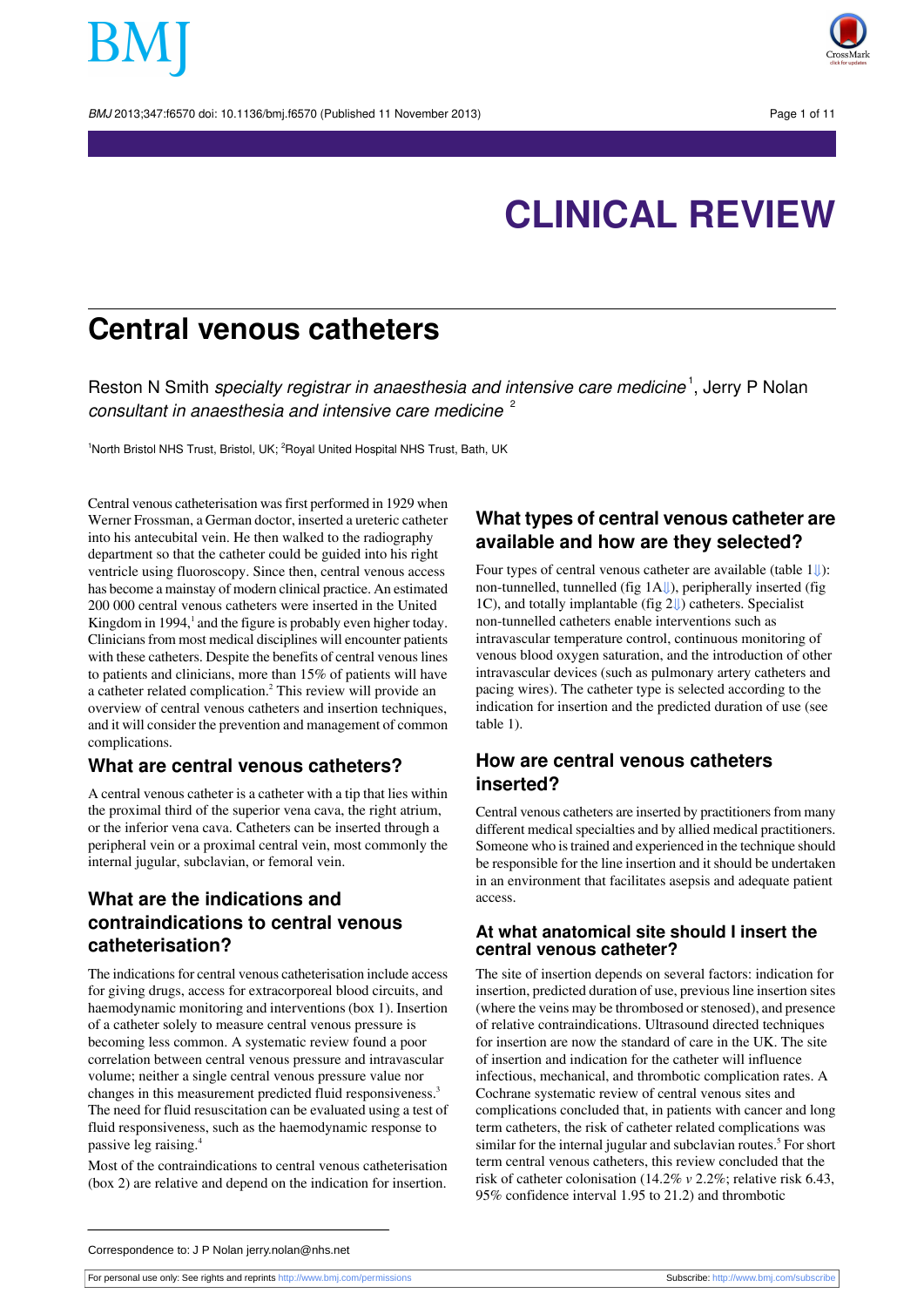#### CLINICAL REVIEW

#### **Summary points**

A wide variety of central venous catheters are used

Complications related to central venous catheters are common and may cause serious morbidity and mortality

Several strategies can reduce central venous catheter related morbidity; these are implemented at catheter insertion and for the duration of its use

Peripherally inserted central catheters have the same, or even higher, rate of complications as other central venous catheters

#### **Sources and selection criteria**

We searched the Cochrane Database of Systematic Reviews, Medline, Embase, and Clinical Evidence online. Search terms included central venous catheter, peripherally inserted central catheter, and complication. The reference lists of relevant studies were hand searched to identify other studies of interest. We also consulted relevant reports and national guidelines.

#### **Box 1 Indications for central venous catheterisation**

#### Access for drugs

Infusion of irritant drugs—for example, chemotherapy

Total parenteral nutrition

Poor peripheral access

Long term administration of drugs, such as antibiotics

Access for extracorporeal blood circuits Renal replacement therapy

Plasma exchange

Monitoring or interventions

Central venous pressure

Central venous blood oxygen saturation

Pulmonary artery pressure

Temporary transvenous pacing

Targeted temperature management

Repeated blood sampling

#### **Box 2 Potential contraindications to central venous catheterisation**

Coagulopathy Thrombocytopenia Ipsilateral haemothorax or pneumothorax Vessel thrombosis, stenosis, or disruption Infection overlying insertion site Ipsilateral indwelling central vascular devices

complications (21.6% *v* 1.9%; 11.53, 2.8 to 47.5) is higher for the femoral route than for the subclavian one.<sup>5</sup>

In contrast, a meta-analysis documented no difference in the risk of infectious complications between the internal jugular, subclavian, and femoral routes.<sup>6</sup> The ease of imaging of the internal jugular vein compared with the subclavian vein has made the first route more popular for short term access. A Cochrane review found that for short term access, for haemodialysis, the femoral and internal jugular sites have similar risks of catheter related complications, although the internal jugular route is associated with a higher rate of mechanical complications.<sup>5</sup> Recent Kidney Disease Improving Global Outcomes (KDIGO) guidelines recommend, in order of preference, the right internal jugular, femoral, left internal jugular, and subclavian veins for insertion of a short term dialysis catheter.<sup>7</sup>

### **Technique of inserting a cannula into the internal jugular vein**

Box 3 describes in detail the technique for inserting a central venous catheter (fig 3[⇓\)](#page-10-1).

#### Skin preparation

The skin is prepared with a solution of 2% chlorhexidine in 70% isopropyl alcohol.<sup>9</sup> A meta-analysis found a reduction in catheter related infections when chlorhexidine is used instead of povidone-iodine.<sup>10</sup> However, a systematic review has highlighted that many of the studies on this topic have compared chlorhexidine in alcohol with aqueous povidone-iodine.<sup>11</sup> The immediate action of alcohol might combine with the more persistent effect of chlorhexidine to produce optimal antisepsis.

### Ultrasound guidance

National Institute for Health and Care Excellence (NICE) guidelines recommend using ultrasound guidance for the elective insertion of central venous catheters into the internal jugular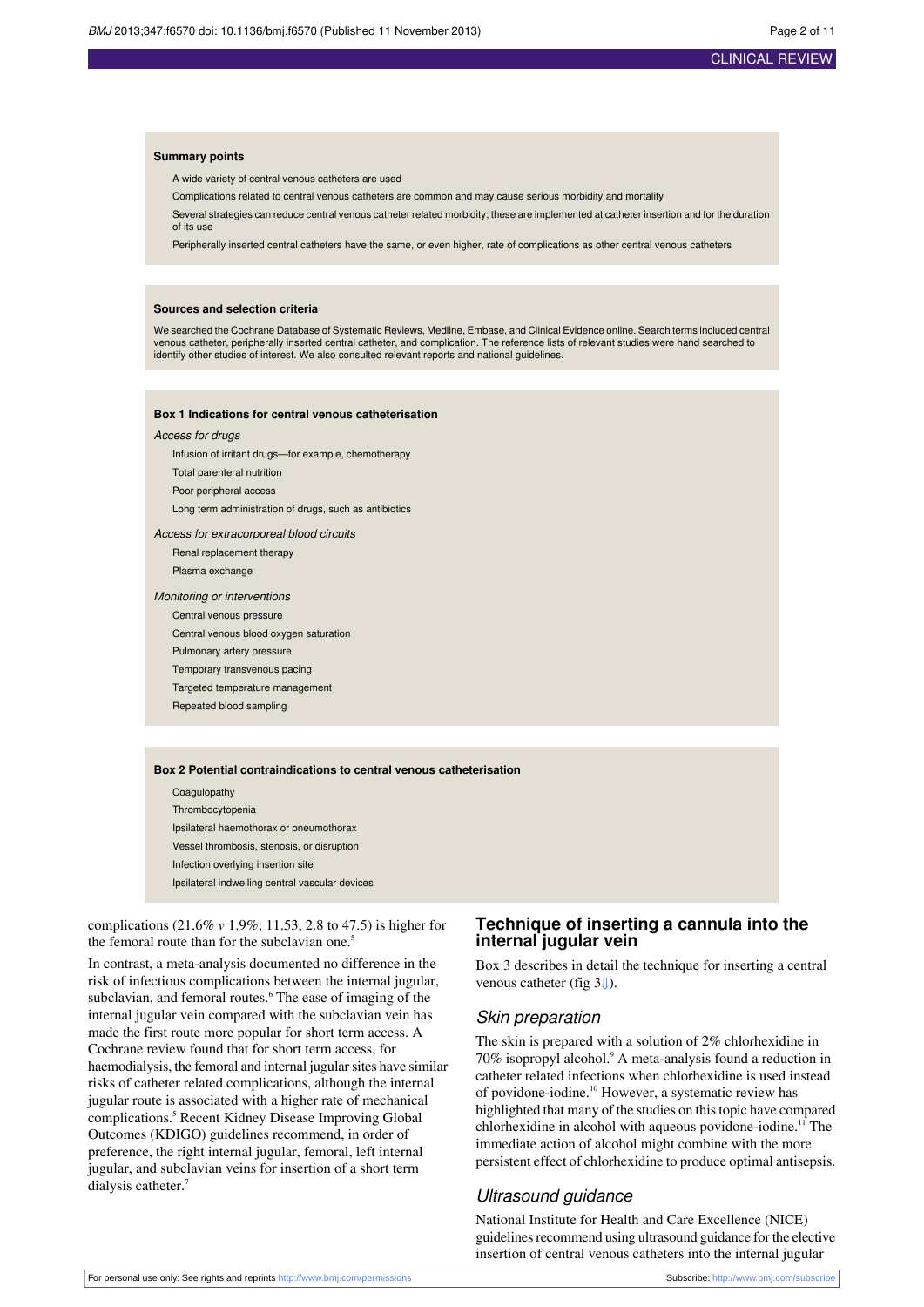## **Box 3 Technique of inserting a central venous catheter into the internal jugular vein**

Explain the procedure to the patient and obtain written informed consent

Continuously monitor with pulse oximetry (for arterial blood oxygen saturation) and electrocardiography (for early identification of arrhythmias induced by the wire or catheter)

Using ultrasound, assess the anatomical location and patency of the internal jugular vein (fig 3A and B)

Place the patient in the Trendelenburg position, with the head slightly rotated to the contralateral side; excess rotation will compress the internal jugular vein, compromising the ability to cannulate the vessel

Use a strict aseptic technique. After thorough hand washing, put on a sterile gown, gloves, mask, and hat and place a sterile full body drape over the patient. Lay out all equipment on a trolley. Use a sterile ultrasound probe cover and sterile conductive jelly

Guided by real time ultrasound imaging (ideally, using both in-plane and out of plane views), insert a needle mounted on a syringe into the internal jugular vein (fig 3C)

Once blood is freely aspirated, set aside the ultrasound probe and remove the syringe from the needle. Blood flow from the needle should be non-pulsatile, but non-pulsatile blood flow does not exclude arterial penetration

Advance the guide wire through the needle into the vessel, remove the needle, and then confirm the guide wire position with ultrasound imaging (fig 3D). If the guide wire position remains uncertain, insert a short narrow cannula over the wire and into the vessel. Connect the cannula to a transducer system to confirm a venous pressure waveform. Reintroduce the wire through the cannula and then remove the cannula

If a narrow bore cannula is placed in an artery, remove it and apply pressure. Options for dealing with a large bore catheter introduced<br>into an artery are covered in a recent review.<sup>s</sup> Make a small incision with a scalpe over the wire to a depth a little greater than the predicted vessel depth; this reduces the risk of vessel injury. Maintain control of both the guide wire and dilator at all times

Remove the dilator. Pass the central venous catheter on to the guide wire and withdraw the guide wire until it protrudes from the end of the catheter

Advance the catheter into the vessel and remove the guide wire

Using ultrasound, confirm correct placement of the catheter in the vein

Secure the catheter and place a dressing over the insertion site

Obtain a chest radiograph to confirm the location of the catheter tip.

vein in adults and children.<sup>12</sup> A meta-analysis indicates that ultrasound guided placement results in lower failure rates, reduced complications, and faster access compared with the landmark technique.<sup>13</sup> Real time imaging of needle passage into the vessel can be performed out of plane (vessel imaged in the transverse plane) or in-plane (vessel imaged in the longitudinal plane). An international expert consensus group concluded that, although no one technique is better than another, a combination of the two may be optimal.<sup>14</sup> The in-plane technique is technically more challenging but enables the position of the tip of the thin walled needle (or cannula) and the wire to be identified precisely (for example, inadvertent penetration of the posterior wall of the vein will be seen clearly). Although ultrasound imaging of the internal jugular and femoral veins is much easier than imaging of the subclavian vein (the view is obscured by the clavicle), ultrasound guided catheterisation of the subclavian vein is possible with the use of a slightly more lateral approach (initially entering the infraclavicular axillary vein).<sup>15 16</sup>

#### What is the optimal location for the tip of the central venous catheter?

Incorrect placement of the catheter tip increases mechanical and thrombotic complications, but the ideal location of the catheter tip depends on the indications for catheterisation and the site of insertion. No single catheter tip position is ideal for all patients. Patients with cancer are at high risk for developing thrombosis. To reduce rates of thrombosis related to long term catheters in these patients, the catheter tip should lie at the junction of the superior vena cava and right atrium, which is below the pericardial reflection and lower than that recommended for other patients.<sup>17</sup> In other patients, expert opinion suggests that the tip should lie parallel to the wall of a large central vein outside of the pericardial reflection.<sup>8</sup> This reduces the risk of perforation and the risk of cardiac tamponade if perforation occurs. When viewed on a chest radiograph, the catheter tip should be above the level of the carina, which ensures placement above the

pericardial sac.<sup>18</sup> High placement of the catheter tip in the superior vena cava increases the risk of thrombosis.<sup>8</sup>

Several techniques can help position the tip correctly during insertion. For short term catheters the insertion depth can be estimated from measurements taken before or during insertion or derived from formulae; alternatively, invasive techniques such as right atrial electrocardiography and transoesophageal echocardiography can be used. Long term catheters are often inserted under radiographic guidance and the catheter tip positioned dynamically.

## **What are the complications of central venous catheterisation?**

Complications are divided into immediate and delayed, then subdivided into mechanical, embolic, and infectious (table [2⇓](#page-8-0)). Strict attention to insertion technique and correct line-tip positioning reduces the risks of many of the mechanical and embolic complications of catheter insertion. Complications such as air embolism may occur at any point during the lifetime of the line and can be related to poor technique during line insertion, use of the line, or line removal.

#### **Infective complications**

The mean central venous catheter bloodstream infection (CVC-BSI) rate documented in a large study of 215 UK intensive care units (ICUs) that submitted data for up to 20 months was 2.0 per 1000 central venous catheter days.<sup>19</sup> In a 2011 UK national point prevalence survey on healthcare associated infections and antimicrobial use, 40% of primary blood stream infections were related to a central venous catheter.<sup>20</sup> An American case-control study of critically ill patients found that nosocomial blood stream infection was associated with increased mortality, length of stay in hospital and intensive care, and economic burden.<sup>21</sup>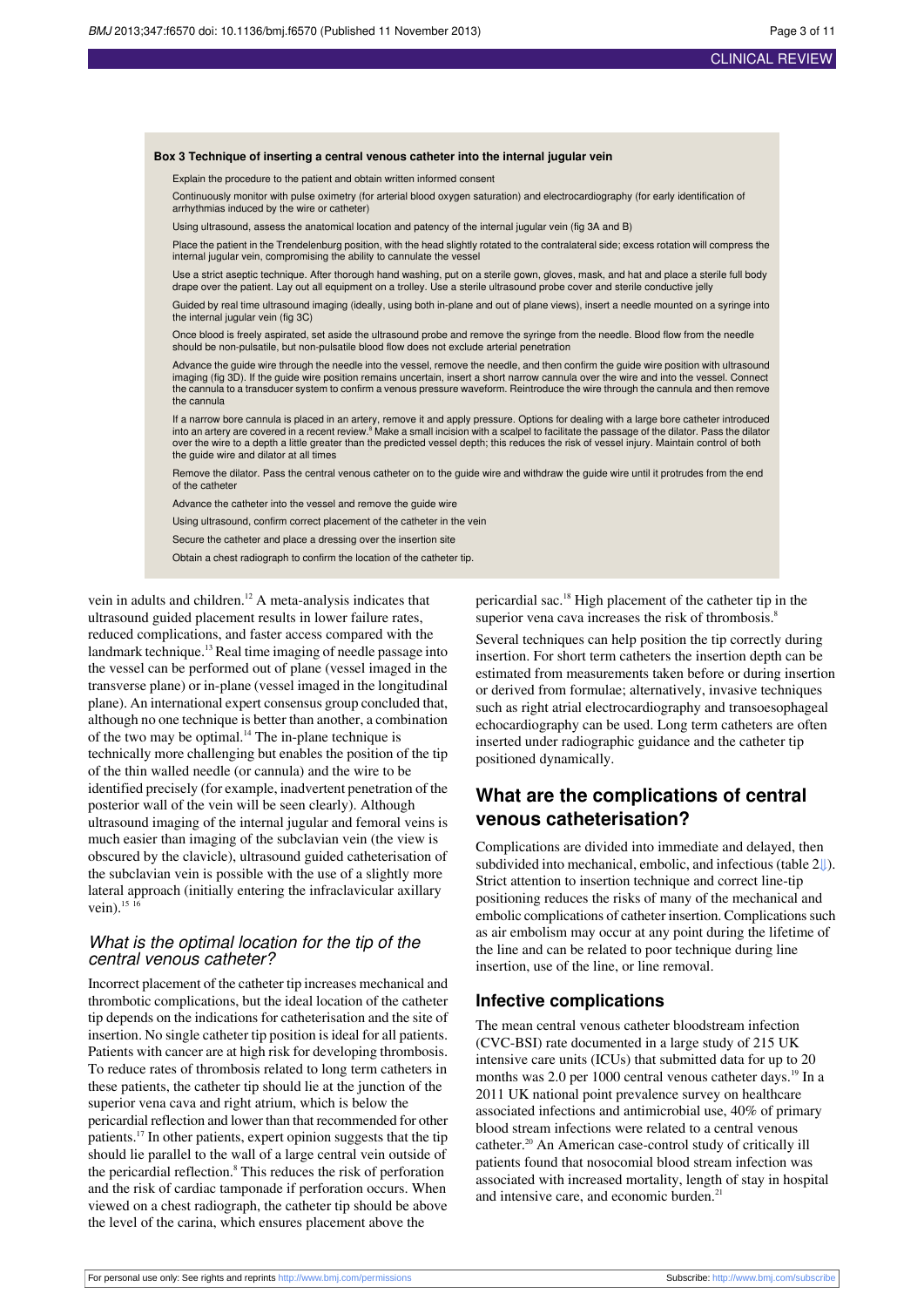### What are the clinical signs of line infection?

Clinical signs are unreliable. Fever is the most sensitive clinical finding but is not specific. The presence of inflammation or pus at the catheter exit site is more specific but less sensitive. Consider a diagnosis of CVC-BSI in patients with signs of systemic infection in the absence of another identifiable source or who develop signs of systemic infection after flushing of the line. Box 4 details the laboratory diagnosis of this infection. Maintain a high index of suspicion when blood cultures are positive for organisms associated with central venous catheter infection: *Staphylococcus aureus*, coagulase negative staphylococci, or candida with no other obvious source for bacteraemia.<sup>22</sup>

#### What are the common causes of central venous catheter infection or colonisation?

Colonisation occurs on the endoluminal or extraluminal surface of the line. Extraluminal colonisation occurs early after line insertion—micro-organisms from the skin colonise the line during insertion or migrate along the catheter tract. Less often, extraluminal colonisation occurs by haematogenous seeding of infection from a distant site. Endoluminal contamination occurs late and is caused by manipulation of the catheter hubs during interventions or more rarely from contamination of infusate. The organisms causing catheter colonisation and infection are most commonly coagulase negative staphylococci (particularly *S epidermidis*), enterococci, *S aureus*, and *Candida* spp.

It is not always possible to prove that the central line is the source of infection. For the purposes of research and epidemiological surveillance, two terms are used to describe CVC-BSI (box 4): catheter related bloodstream infection and central line associated bloodstream infection.

Establishing the criteria for catheter related bloodstream infection requires specialist microbiological testing or line removal (box 4). It is often not possible to remove the catheter or gain access to quantitative blood cultures. Unlike catheter related bloodstream infection, central line associated bloodstream infection does not require direct microbiological evidence of line contamination to identify the catheter as the cause, so this diagnosis often overestimates the rate of catheter infection.

#### Do antimicrobial or antiseptic impregnated catheters reduce the rate of CVC-BSI?

Impregnating the surface of the catheter with antiseptic or antimicrobial substances (such as chlorhexidine and silver sulfadiazine) reduces CVC-BSI. A Cochrane review of the effectiveness of this approach for reducing CVC-BSI in adults included 56 studies and 16 512 catheters with 11 different types of impregnation, bonding, or coating.<sup>23</sup> Catheter impregnation reduced the risk of catheter related bloodstream infections and catheter colonisation. The rate of sepsis or all cause mortality was not reduced, and the benefit of impregnation varied with the clinical setting, being most beneficial in the ICU. The draft epic 3 guidelines recommend that impregnated lines should be used only in patients who are expected to have a catheter in place for more than five days and in units where the CVC-BSI rate remains high despite implementation of a package to reduce  $it.<sup>24</sup>$ 

#### Do multi-lumen central venous catheters increase the risk of infection?

A meta-analysis of all the available evidence concluded that multi-lumen catheters may be associated with a slightly higher risk of infection than single lumen ones. However, when only high quality studies (which controlled for patient differences) were considered, there was no increase in infection risk.<sup>25</sup> Therefore, insert a catheter with the minimum number of lumens considered essential for patient care.<sup>24</sup>

### Does antibiotic prophylaxis reduce infection rates?

A Cochrane review concluded that prophylactic vancomycin or teicoplanin given before insertion of a tunnelled catheter in patients with cancer did not significantly reduce the number of early Gram positive line infections.<sup>26</sup> A review of 16 randomised controlled trials found insufficient evidence to recommend the routine use of antibiotic lock solutions for preventing CVC-BSI.<sup>27</sup>

Do not use prophylactic antibiotics before line insertion, antibiotic lock solutions, or antibiotic ointments applied to the insertion site. These strategies do not reduce rates of CVC-BSI and, theoretically, routine use could alter patterns of antimicrobial resistance.

#### What interventions will reduce infective complications?

There is no evidence that the type of dressing placed over the insertion site influences the rate of catheter related infection. A Cochrane review of two small studies found no difference between gauze and tape versus transparent polyurethane dressings.<sup>28</sup> The draft epic 3 national evidence based guidelines for preventing healthcare associated infections recommend use of a transparent semipermeable polyurethane dressing.<sup>24</sup> If there is bleeding or excessive moisture, a sterile gauze dressing can be used initially and replaced with a transparent dressing when possible. The dressing is not changed unless it is dislodged or there is pooling of fluid or blood under the dressing.

Intraluminal contamination of the catheter occurs through its access sites, so more frequent access through the catheter hub increases the likelihood of microbial contamination. Decontaminate the catheter hub or access port with 2% chlorhexidine in 70% alcohol before and after access.

The catheter can be exchanged over a guide wire or inserted at a different site. Evidence does not support the routine exchange of central venous catheters. A systematic review of exchange techniques showed that guide wire exchange was associated with a reduction in mechanical complications but also an increase in the frequency of catheter colonisation and CVC-BSI; however, none of these associations were significant.<sup>29</sup> Four trials comparing prophylactic catheter exchange at three days versus exchange at seven days, or as needed, found no differences in rates of catheter colonisation or CVC-BSI. Do not guide wire exchange a new catheter through a line that is known to be infected; however, if the risk of mechanical complications related to line insertion is high, and the current catheter is not infected, guide wire replacement is reasonable. A meta-analysis has shown that daily bathing of ICU patients with chlorhexidine gluconate reduces healthcare related infection and central line associated bloodstream infection,<sup>30</sup> but in our experience this is not common practice in the UK.

The duration that a line should remain in situ before elective exchange or removal is not known. Review the ongoing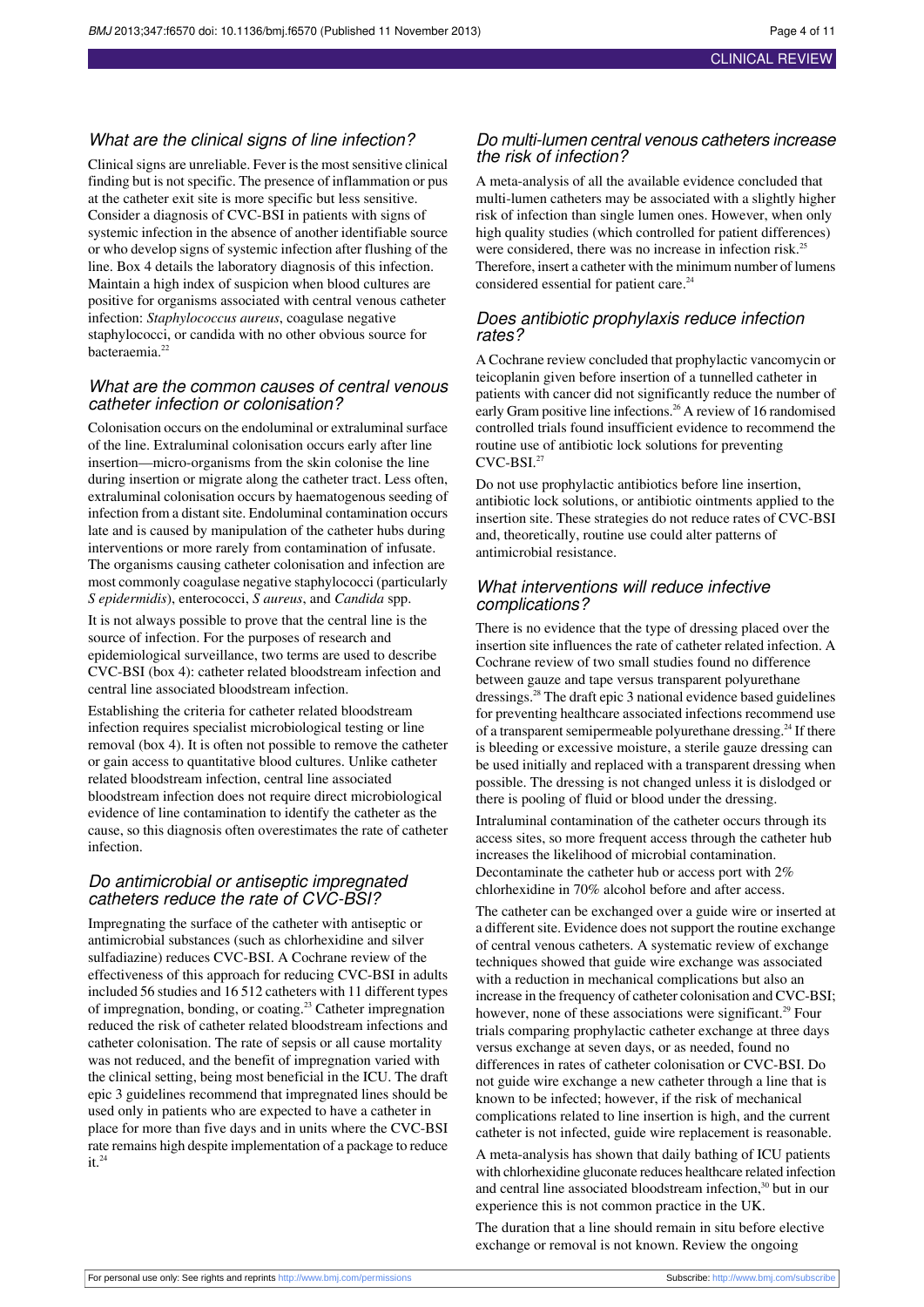| Box 4 Criteria for the diagnosis of central venous catheter related infections (Centers for Disease Control and<br><b>Prevention (CDC) definitions)</b>                                           |  |  |  |  |  |
|---------------------------------------------------------------------------------------------------------------------------------------------------------------------------------------------------|--|--|--|--|--|
| Catheter related bloodstream infection*                                                                                                                                                           |  |  |  |  |  |
| Presence of an intravascular device                                                                                                                                                               |  |  |  |  |  |
| Evidence of systemic infection—pyrexia, tachycardia, or hypotension in the absence of another source of infection                                                                                 |  |  |  |  |  |
| Laboratory evidence that the catheter is the source:<br>If the catheter has been removed: quantitative or semiquantitative culture of the catheter                                                |  |  |  |  |  |
| If the catheter remains in situ: quantitative paired blood cultures (peripheral cultures and cultures drawn from central catheter) or<br>differential time to positivity of paired blood cultures |  |  |  |  |  |
| Central line associated bloodstream infection*                                                                                                                                                    |  |  |  |  |  |
| Evidence of systemic infection                                                                                                                                                                    |  |  |  |  |  |
| Central line has been in situ during the 48 hours before blood being cultured                                                                                                                     |  |  |  |  |  |
| Laboratory confirmed bloodstream infection on peripheral blood culture                                                                                                                            |  |  |  |  |  |
| No evidence of infection from another site                                                                                                                                                        |  |  |  |  |  |

\*All criteria needed for a diagnosis.

requirement for a central line daily. Consider removal if it is no longer essential, the catheter is non-functioning, or there is associated infection or thrombosis. The decision to remove the line is made in the context of its clinical indication, the difficulty of establishing further central venous access, and the risk of it remaining in situ.

#### System based strategies to reduce rates of CVC-BSI

In a collaborative cohort study, implementation of a bundle of evidence based interventions significantly reduced CVC-BSI in 103 ICUs in Michigan, US; the benefit persisted for 18 months.<sup>31</sup> The interventions comprised:

- **•** Hand washing
- **•** Using full barrier precautions during insertion
- **•** Cleaning the skin with chlorhexidine
- **•** Avoiding the femoral site if possible
- **•** Removing unnecessary catheters.

The ICU staff also implemented a daily goals sheet to improve communication between clinicians, an intervention to reduce the incidence of ventilator associated pneumonia, and a comprehensive safety programme to improve the safety culture. The reduction in CVC-BSI was maintained 36 months after implementation of the interventions.<sup>32</sup> Using a similar approach, in the UK, a two year stepped intervention programme (Matching Michigan) was associated with a marked reduction in rates of CVC-BSI in 196 adult ICUs (mean 3.7 CVC-BSIs/1000 catheter patient daysin the first cluster to mean 1.48 CVC-BSIs/1000 catheter patient days for all clusters combined; P<0.0001).<sup>19</sup>

#### **What are the risks and complications of central venous catheter related thrombosis?**

The presence of a central venous catheter is an independent risk factor for venous thromboembolism,<sup>33</sup> but many of the indications for placement of a catheter are also risk factors for the development of thromboembolism (box 5).

Catheter related thrombosis can be symptomatic or asymptomatic. The thrombus is present on the catheter itself or on the vessel wall. Symptomatic thrombosis is diagnosed with duplex ultrasonography or contrast venography. It is associated with symptoms and signs such as swelling of the affected limb, discomfort, erythema, low grade fever, and dilation of collateral veins. Asymptomatic thrombosis is diagnosed on screening or coincidental imaging in the absence of associated signs or

symptoms. Asymptomatic thrombosis may present with line occlusion. Reported rates of catheter related thrombosis vary widely—from  $2\%$  to  $67\%$ ; the incidence of symptomatic catheter related thrombosis is 0-28%.<sup>34</sup>

Potential complications of catheter related thrombosis are thromboembolism, interruption of venous flow, line infection, and catheter occlusion. The thrombus may embolise to the right heart or pulmonary circulation. The reported incidence of symptomatic pulmonary embolism is 0-17% in patients with catheter related thrombosis.<sup>34</sup> The thrombus may act as a site for bacterial growth.

The post-thrombotic syndrome is well described in deep vein thrombosis unrelated to central venous catheterisation and is characterised by venous hypertension, swelling, and pain. There is little evidence to establish the risk of the post-thrombotic syndrome and recurrent thrombosis after catheter related thrombosis.

#### How can catheter related thrombosis be prevented?

The use of prophylactic anticoagulants to prevent catheter related thrombosis has been studied extensively. A Cochrane review of anticoagulation in patients with cancer and a central venous catheter found no significant effect of low dose vitamin K antagonists or low dose unfractionated heparin on mortality, infection, bleeding, or thrombocytopenia.<sup>3</sup>

A meta-analysis of 15 studies (10 of patients with cancer and five of patients receiving long term parenteral nutrition) found that anticoagulant prophylaxis reduced the risk of all catheter related thromboses (symptomatic and asymptomatic) but not the rate of pulmonary embolism or mortality.<sup>36</sup>

On the basis of these data, use of anticoagulant prophylaxis to prevent catheter related thrombosis is not recommended.<sup>17</sup>

#### How should I treat catheter related thrombosis?

Treatment of catheter related thrombosis includes prevention of complications and management of the central venous catheter. Therapeutic anticoagulation reduces the risk of embolic complications and of the post-thrombotic syndrome, and it prevents recurrent thrombosis. Consider anticoagulation in any patient with a demonstrable deep vein thrombosis on imaging. International evidence based guidelines recommend that patients with cancer and symptomatic catheter related thrombosis are given anticoagulants for three months—low molecular weight heparin or vitamin K antagonists.<sup>17</sup> Thrombolytic treatment has the potential to restore venous patency and catheter patency.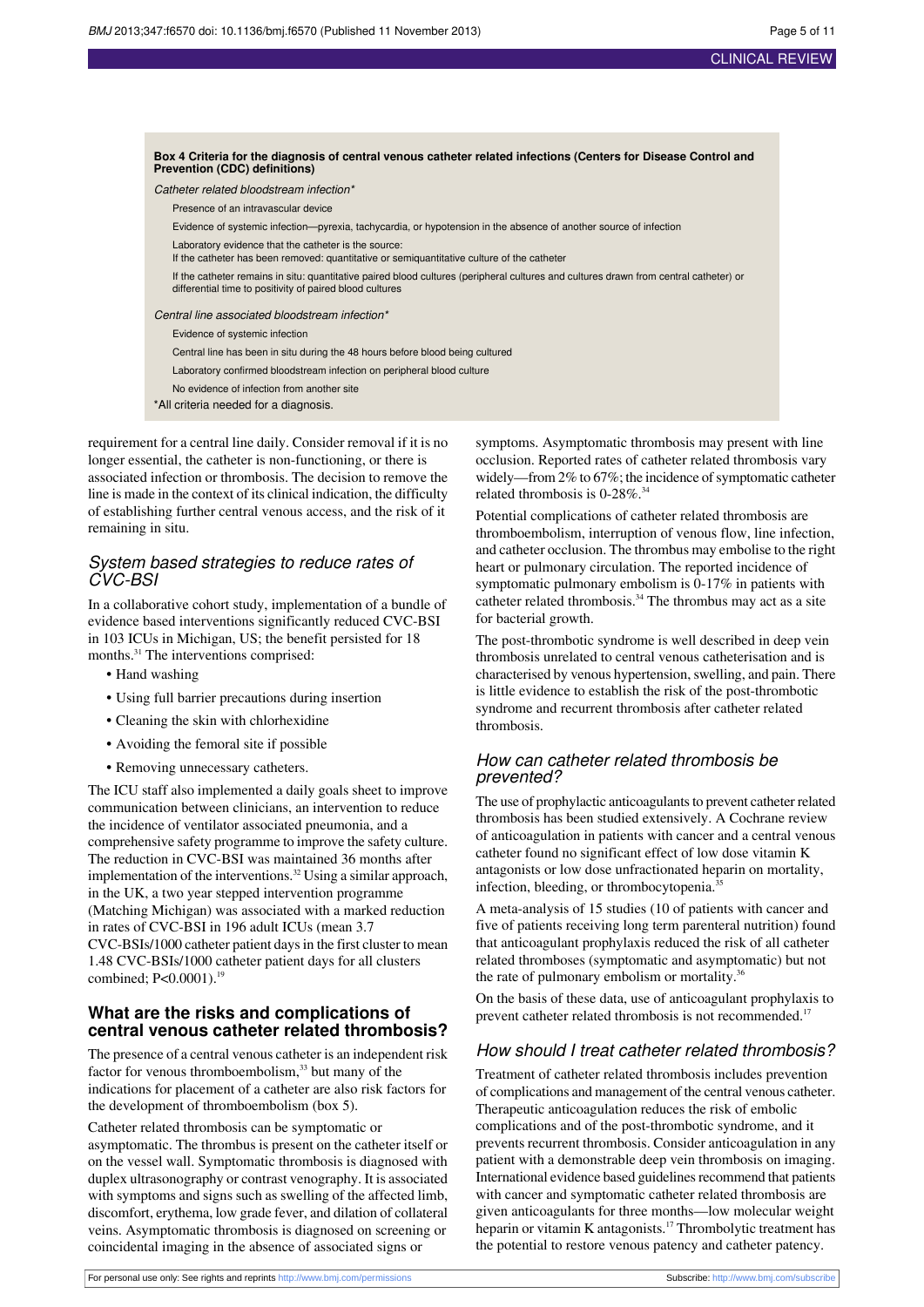**Box 5 Risk factors for central venous catheter related thrombosis** Patient related factors Hypercoagulable state (acute or chronic) **Cancer** Cancer treatment Age Previous deep vein thrombosis Device related factors Line material Number of lumens (catheter diameter) Position of catheter tip Presence of line infection Line insertion site

Although a Cochrane review found inadequate evidence to support or refute the use of thrombolysis to restore catheter patency, this strategy is commonly used.<sup>37</sup> If the catheter is positioned correctly, functioning, and not infected, it may be left in situ. Remove the catheter if distal limb swelling is not resolving.

## **Peripherally inserted central catheters**

Peripherally inserted central catheters (fig 1C) provide intravenous access for long term antibiotics—particularly for patients with difficult intravenous access and for those receiving intravenous antibiotics in the community—and for parenteral nutrition, chemotherapy, blood products, and blood sampling. They can be left in situ for several months. Their recent popularity probably reflects improved access to this technique delivered at the bedside by dedicated vascular access teams, as well as a belief that these lines combine the advantages of central access with a reduction in the risks associated with traditional central venous catheters. Although these lines are associated with fewer mechanical complications at insertion,<sup>38</sup> a recent systematic review and meta-analysis of 64 studies found that the rates of upper extremity deep vein thrombosis are higher with peripherally inserted central catheters than with central venous catheters.<sup>39</sup> This increase in risk is greatest in critically ill patients and those with cancer.

Two further reviews comparing complication rates with these two types of catheter have challenged the established belief that peripheral lines are safer.<sup>40 41</sup> The authors of one review concluded that malpositioning of the catheter tip, thrombophlebitis, and catheter dysfunction were more common with these lines than with central venous catheters,<sup>40</sup> and the authors of both reviews conclude that there is no difference in rates of infection associated with either line in hospital inpatients.

Although often considered a safe and convenient solution to difficult intravenous access in the long term, the risks and benefits of peripherally inserted lines must be considered carefully before insertion.

## **Caring for central venous catheters**

Responsibility for the daily care of long term central lines is often delegated to patients and their relatives or carers. Meticulous attention to detail in care will reduce the likelihood of a line related complication. The sterile, transparent, semipermeable dressing is removed weekly, or sooner if it is soiled or not intact. Before replacing the dressing, clean the insertion site with 2% chlorhexidine in 70% alcohol  $24$ . If the

line is not used regularly, aspirate and flush all lumens weekly. To reduce the risk of line infection, patients are advised to shower and not bathe (if bathing, do not submerge the line in water). Swimming is not recommended because the line will be completely submerged. Vigorous physical activity involving the upper body may cause the line to be displaced and should be avoided. Patients with long term central venous catheters with implanted ports are free from all of these restrictions.

Contributors: All authors helped plan and write this review. JPN is guarantor.

Competing interests: We have read and understood the BMJ Group policy on declaration of interests and declare the following interests: None.

Provenance and peer review: Commissioned; externally peer reviewed.

- 1 Waghorn DJ. Intravascular device-associated systemic infections: a 2 year analysis of cases in a district general hospital. J Hosp Infect 1994;28:91-101.
- 2 McGee DC, Gould MK. Preventing complications of central venous catheterization. N Engl J Med 2003;348:1123-33.
- 3 Marik PE, Baram M, Vahid B. Does central venous pressure predict fluid responsiveness? A systematic review of the literature and the tale of seven mares. Chest 2008;134:172-8. 4 Monet X, Teboul J-L. Passive leg raising. Intensive Care Med 2008;34:659-63.
- 5 Ge X, Cavallazzi R, Li C, Pan SM, Wang YW, Wang FL. Central venous access sites for the prevention of venous thrombosis, stenosis and infection. Cochrane Database Syst Rev 2012;3:CD004084.
- 6 Marik PE, Flemmer M, Harrison W. The risk of catheter-related bloodstream infection with femoral venous catheters as compared to subclavian and internal jugular venous catheters: a systematic review of the literature and meta-analysis. Crit Care Med 2012;40:2479-85.
- Kellum JA. KDIGO clinical practice guideline for acute kidney injury. Kidney Int Suppl 2012;2(1).
- 8 Gibson F, Bodenham A. Misplaced central venous catheters: applied anatomy and practical management. Br J Anaesth 2013;110:333-46.
- 9 Pratt RJ, Pellowe CM, Wilson JA, Loveday HP, Harper PJ, Jones SR, et al. epic2: National evidence-based guidelines for preventing healthcare-associated infections in NHS hospitals in England. J Hosp Infect 2007;65(suppl 1):S1-64.
- 10 Chaiyakunapruk N, Veenstra DL, Lipsky BA, Saint S. Chlorhexidine compared with povidone-iodine solution for vascular catheter-site care: a meta-analysis. Ann Intern Med 2002;136:792-801.
- Maiwald M, Chan ES. The forgotten role of alcohol: a systematic review and meta-analysis of the clinical efficacy and perceived role of chlorhexidine in skin antisepsis. PloS One 2012;7:e44277.
- 12 National Institute for Health and Care Excellence. Guidance on the use of ultrasound locating devices for placing central venous catheters. TA49. 2002. [http://guidance.nice.](http://guidance.nice.org.uk/TA49) [org.uk/TA49.](http://guidance.nice.org.uk/TA49)
- 13 Hind D, Calvert N, McWilliams R, Davidson A, Paisley S, Beverley C, et al. Ultrasonic locating devices for central venous cannulation: meta-analysis. BMJ 2003;327:361.
- 14 Lamperti M, Bodenham AR, Pittiruti M, et al. International evidence-based recommendations on ultrasound-guided vascular access. Intensive Care Med 2012;38:1105-17.
- 15 Sharma A, Bodenham AR, Mallick A. Ultrasound-guided infraclavicular axillary vein cannulation for central venous access. Br J Anaesth 2004;93:188-92.
- 16 Fragou M, Gravvanis A, Dimitriou V, Papalois A, Kouraklis G, Karabibis A, et al. Real-time ultrasound-guided subclavian vein cannulation versus the landmark method in critical care patients: a prospective randomized study. Crit Care Med 2011;39:1607-12.
- 17 Debourdeau P, Farge D, Beckers M, Baglin C, Bauersachs RM, Brenner B, et al. International clinical practice guidelines for the treatment and prophylaxis of thrombosis associated with central venous catheters in patients with cancer. J Thromb Haemost 2013;11:71-80.
- 18 Albrecht K, Nave H, Breitmeier D, Panning B, Troger HD. Applied anatomy of the superior vena cava—the carina as a landmark to guide central venous catheter placement. Br J Anaesth 2004;92:75-7.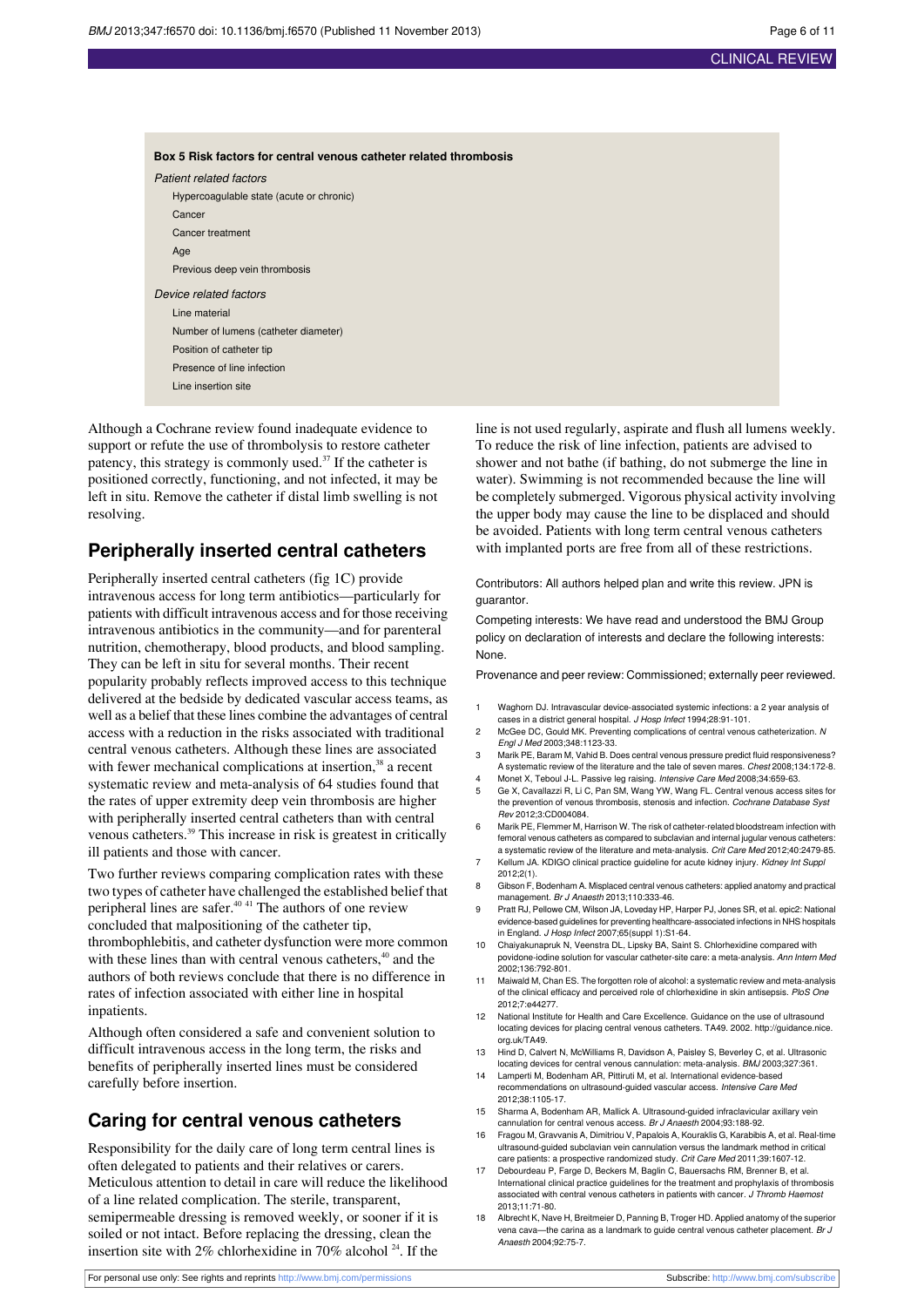#### **Additional educational resources**

#### Resources for healthcare professionals

Ortega R, Song M, Hansen CJ, Barash P. Ultrasound-guided internal jugular vein cannulation. N Engl J Med 2010;362:e57. Video wing insertion of an internal jugular central venous cathete

University of West London. Epic 3 national evidence based guidelines for preventing healthcare associated infections. 2013. [www.uwl.](http://www.uwl.ac.uk/sites/default/files/Academic-schools/College-of-Nursing-Midwifery-and-Healthcare/Web/Epic3/epic3_Consultation_Draft.pdf) [ac.uk/sites/default/files/Academic-schools/College-of-Nursing-Midwifery-and-Healthcare/Web/Epic3/epic3\\_Consultation\\_Draft.pdf](http://www.uwl.ac.uk/sites/default/files/Academic-schools/College-of-Nursing-Midwifery-and-Healthcare/Web/Epic3/epic3_Consultation_Draft.pdf)

#### Resources for patients

New South Wales Government, Australia ([http://intensivecare.hsnet.nsw.gov.au/central-venous-lines\)](http://intensivecare.hsnet.nsw.gov.au/central-venous-lines)—Patient information on central venous lines

Macmillan [\(www.macmillan.org.uk/Cancerinformation/Cancertreatment/Treatmenttypes/Chemotherapy/Linesports/Centrallines.](http://www.macmillan.org.uk/Cancerinformation/Cancertreatment/Treatmenttypes/Chemotherapy/Linesports/Centrallines.aspx) [aspx\)](http://www.macmillan.org.uk/Cancerinformation/Cancertreatment/Treatmenttypes/Chemotherapy/Linesports/Centrallines.aspx)—Patient information on tunnelled central lines

Christie NHS Foundation Trust ([www.christie.nhs.uk/booklets/10.pdf](http://www.christie.nhs.uk/booklets/10.pdf))—A guide for patients and their carers on the care of central venous catheters

#### **Questions for future research**

Do peripherally inserted central catheters have a higher rate of complications than traditional central venous catheters?

Should routine screening be used to detect asymptomatic catheter related thrombosis?

What is the optimal way to manage asymptomatic catheter related thrombosis?

What is the optimal technique for ultrasound directed subclavian vein catheterisation?

- 19 Bion J, Richardson A, Hibbert P, Beer J, Abrusci T, McCutcheon M, et al. "Matching Michigan": a 2-year stepped interventional programme to minimise central venous catheter-blood stream infections in intensive care units in England. BMJ Qual Safe 2013;22:110-23.
- 20 Hopkins S, Shaw K, Simpson L. English national point prevalence survey on healthcare associated infections and antimicrobial use, 2011: preliminary data. Health Protection Agency, 2012. [www.hpa.org.uk/webc/hpawebfile/hpaweb\\_c/1317134304594](http://www.hpa.org.uk/webc/hpawebfile/hpaweb_c/1317134304594).
- 21 Pittet D, Tarara D, Wenzel RP. Nosocomial bloodstream infection in critically ill patients. Excess length of stay, extra costs, and attributable mortality. JAMA 1994;271:1598-601.
- 22 Mermel LA, Allon M, Bouza E, Craven DE, Flynn P, O'Grady NP, et al. Clinical practice guidelines for the diagnosis and management of intravascular catheter-related infection: 2009 update by the Infectious Diseases Society of America. Clin Infect Dis 2009;49:1-45.
- 23 Lai NM, Chaiyakunapruk N, Lai NA, O'Riordan E, Pau WSC, Saint S. Catheter impregnation, coating or bonding for reducing central venous catheter-related infections in adults. Cochrane Database Syst Rev 2013;6:CD007878.
- 24 Loveday HP, Wilson JA, Pratt RJ, Golsorkhi M, Tingle A, Bak A, et al. epic3 National evidence-based guidelines for preventing healthcare-associated infections in NHS hospitals in England. 2013. [www.uwl.ac.uk/sites/default/files/Academic-schools/College-of-Nursing-](http://www.uwl.ac.uk/sites/default/files/Academic-schools/College-of-Nursing-Midwifery-and-Healthcare/Web/Epic3/epic3_Consultation_Draft.pdf)[Midwifery-and-Healthcare/Web/Epic3/epic3\\_Consultation\\_Draft.pdf.](http://www.uwl.ac.uk/sites/default/files/Academic-schools/College-of-Nursing-Midwifery-and-Healthcare/Web/Epic3/epic3_Consultation_Draft.pdf)
- 25 Dezfulian C, Lavelle J, Nallamothu BK, Kaufman SR, Saint S. Rates of infection for single-lumen versus multilumen central venous catheters: a meta-analysis. Crit Care Med 2003;31:2385-90.
- 26 Van de Wetering MD, van Woensel JB. Prophylactic antibiotics for preventing early central venous catheter Gram positive infections in oncology patients. Cochrane Database Syst Rev 2007;1:CD003295.
- 27 Snaterse M, Ruger W, Scholte Op Reimer WJ, Lucas C. Antibiotic-based catheter lock solutions for prevention of catheter-related bloodstream infection: a systematic review of randomised controlled trials. J Hosp Infect 2010;75:1-11.
- 28 Webster J, Gillies D, O'Riordan E, Sherriff KL, Rickard CM. Gauze and tape and transparent polyurethane dressings for central venous catheters. Cochrane Database Syst Rev 2011;11:CD003827.
- 29 Cook D, Randolph A, Kernerman P, Cupido C, King D, Soukup C, et al. Central venous catheter replacement strategies: a systematic review of the literature. Crit Care Med 1997;25:1417-24.
- 30 O'Horo JC, Silva GL, Munoz-Price LS, Safdar N. The efficacy of daily bathing with chlorhexidine for reducing healthcare-associated bloodstream infections: a meta-analysis. Infect Control Hosp Epidemiol 2012;33:257-67.
- Pronovost P, Needham D, Berenholtz S, Sinopoli D, Chu H, Cosgrove S, et al. An intervention to decrease catheter-related bloodstream infections in the ICU. N Engl J Med 2006;355:2725-32.
- 32 Pronovost PJ, Goeschel CA, Colantuoni E, Watson S, Lubomski LH, Berenholtz SM, et al. Sustaining reductions in catheter related bloodstream infections in Michigan intensive
- care units: observational study. BMJ 2010;340:c309. 33 Shivakumar SP, Anderson DR, Couban S. Catheter-associated thrombosis in patients with malignancy. J Clin Oncol 2009;27:4858-64.
- 34 Rooden CJ, Tesselaar ME, Osanto S, Rosendaal FR, Huisman MV. Deep vein thrombosis associated with central venous catheters—a review. J Thromb Haemostas 2005;3:2409-19.
- 35 Akl EA, Vasireddi SR, Gunukula S, Yosuico VED, Barba M, Sperati F, et al. Anticoagulation for patients with cancer and central venous catheters. Cochrane Database Syst Rev 2011;4:CD006468.
- 36 Kirkpatrick A, Rathbun S, Whitsett T, Raskob G. Prevention of central venous catheter-associated thrombosis: a meta-analysis. Am J Med 2007;120:901e1-13.
- 37 Van Miert C, Hill R, Jones L. Interventions for restoring patency of occluded central venous catheter lumens. Cochrane Database Syst Rev 2012;4:CD007119.
- 38 Gallieni M, Pittiruti M, Biffi R. Vascular access in oncology patients. CA Cancer J Clin 2008;58:323-46.
- 39 Chopra V, Anand S, Hickner A, Buist M, Rogers MAM, Saint S, et al. Risk of venous thromboembolism associated with peripherally inserted central catheters: a systematic review and meta-analysis. Lancet 2013;382:311-25.
- 40 Pikwer A, Akeson J, Lindgren S. Complications associated with peripheral or central routes for central venous cannulation. Anaesthesia 2012;67:65-71.
- 41 Chopra V, Anand S, Krein SL, Chenoweth C, Saint S. Bloodstream infection, venous thrombosis, and peripherally inserted central catheters: reappraising the evidence. Am J Med 2012;125:733-41.

#### Cite this as: BMJ 2013;347:f6570

© BMJ Publishing Group Ltd 2013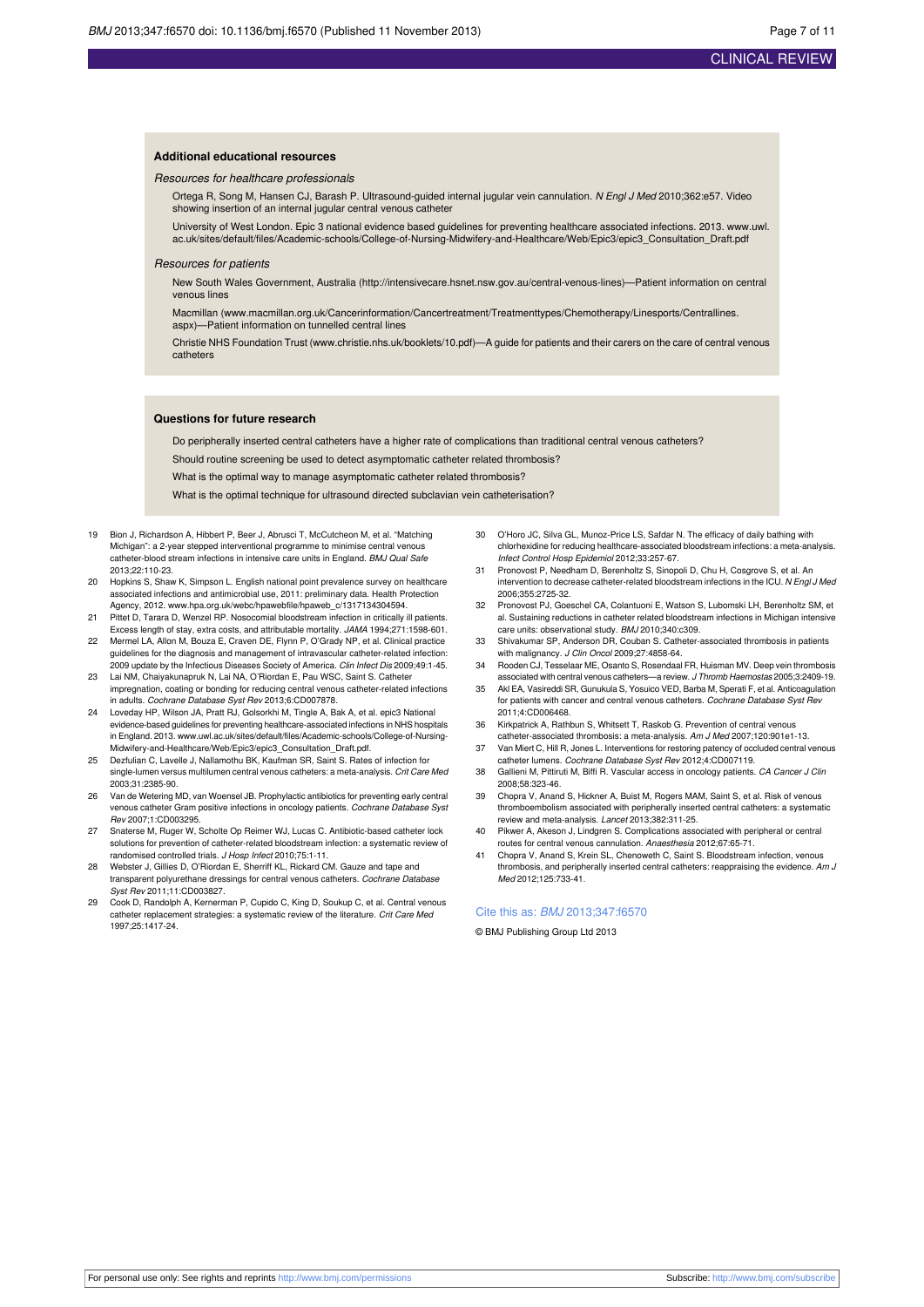## **Tables**

<span id="page-7-0"></span>

| Table 1  Types of central venous catheter          |                                                                           |                                         |                                                                                                                                                                                                                      |                                                                                                                                                                                                           |  |  |  |  |  |  |
|----------------------------------------------------|---------------------------------------------------------------------------|-----------------------------------------|----------------------------------------------------------------------------------------------------------------------------------------------------------------------------------------------------------------------|-----------------------------------------------------------------------------------------------------------------------------------------------------------------------------------------------------------|--|--|--|--|--|--|
| <b>Type of line</b>                                | <b>Sites of insertion</b>                                                 | <b>Expected duration</b>                | <b>Comments</b>                                                                                                                                                                                                      | <b>Examples of use</b>                                                                                                                                                                                    |  |  |  |  |  |  |
| Non-tunnelled                                      | Internal jugular vein,<br>subclavian vein, axillary<br>vein, femoral vein | Short term (several<br>days to 3 weeks) | Line and ports protrude directly from entry<br>site; multi-lumen line                                                                                                                                                | Difficult intravenous access; infusion of<br>irritant drugs, vasopressors, inotropes;<br>short term total parenteral nutrition                                                                            |  |  |  |  |  |  |
| Peripherally inserted                              | Basilic vein, cephalic vein, Medium term (weeks to<br>brachial vein       | months)                                 | Line and ports protrude directly from entry<br>site; uncuffed; single, dual, or triple lumen;<br>requires adequate peripheral venous<br>access                                                                       | Difficult intravenous access; blood<br>sampling; medium term drug administration<br>(for example, antibiotics); administration of<br>irritant drugs (such as chemotherapy); total<br>parenteral nutrition |  |  |  |  |  |  |
| Tunnelled (for<br>example, Hickmann,<br>Groshong)  | Internal jugular vein,<br>subclavian vein                                 | Long term (months to<br>years)          | Subcutaneous tunnel from vessel entry site;<br>line access ports sit externally; cuff to<br>reduce line colonisation along tract; the 3<br>way valve in a Groshong line restricts blood<br>backflow and air embolism | Long term administration of irritant drugs<br>(such as chemotherapy)                                                                                                                                      |  |  |  |  |  |  |
| Totally implantable<br>(such as implanted<br>port) | Internal jugular vein,<br>subclavian vein                                 | Long term (months to<br>years)          | Entire line and port lie subcutaneously; port<br>accessed by non-coring needle; lower rates<br>of CVC-BSIs compared with other central<br>venous catheters                                                           | Long term intermittent access (for example,<br>regular hospital admissions with poor<br>intravenous access); administration of<br>irritant drugs (such as chemotherapy)                                   |  |  |  |  |  |  |
|                                                    |                                                                           |                                         |                                                                                                                                                                                                                      |                                                                                                                                                                                                           |  |  |  |  |  |  |

CVC-BSIs=central venous catheter bloodstream infections.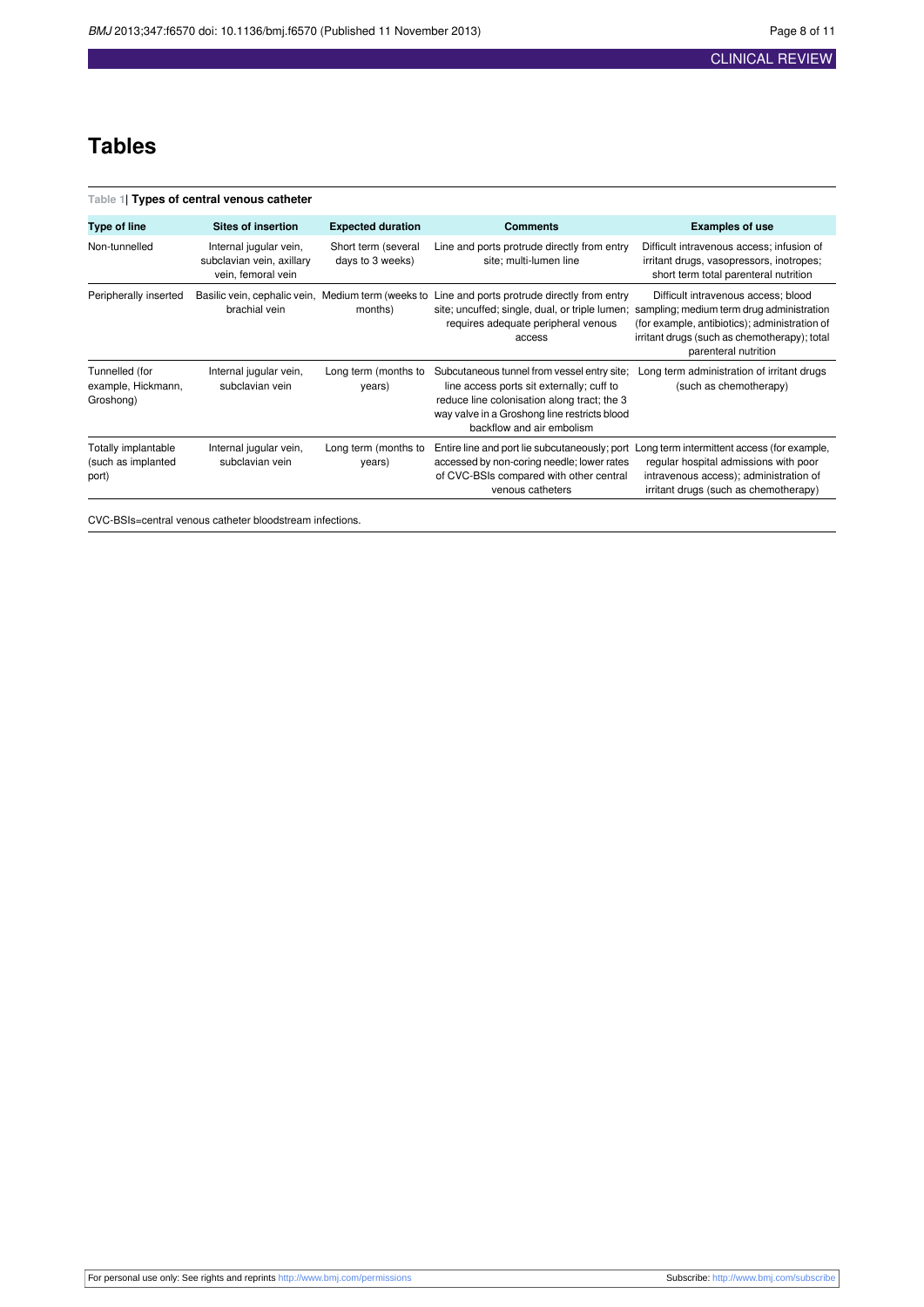## CLINICAL REVIEW

#### <span id="page-8-0"></span>**Table 2| Complications of central venous catheterisation**

| Immediate complications              |                       | <b>Delayed complications</b> |                                                                                            |                           |  |  |
|--------------------------------------|-----------------------|------------------------------|--------------------------------------------------------------------------------------------|---------------------------|--|--|
| <b>Mechanical</b>                    | <b>Thromboembolic</b> | <b>Mechanical</b>            | <b>Infectious</b>                                                                          | <b>Thromboembolic</b>     |  |  |
| Arterial puncture                    | Air embolism          | Cardiac tamponade            | Catheter colonisation                                                                      | Catheter related thrombus |  |  |
| Intra-arterial placement of catheter | Wire embolism         |                              | Erosion or perforation of vessel Catheter related bloodstream infection Pulmonary embolism |                           |  |  |
| Haemorrhage                          |                       | Venous stenosis              |                                                                                            | Air embolism              |  |  |
| Pneumothorax                         |                       | Line fracture and embolism   |                                                                                            |                           |  |  |
| Haemothorax                          |                       |                              |                                                                                            |                           |  |  |
| Arrhythmia                           |                       |                              |                                                                                            |                           |  |  |
| Thoracic duct injury                 |                       |                              |                                                                                            |                           |  |  |
| Cardiac tamponade                    |                       |                              |                                                                                            |                           |  |  |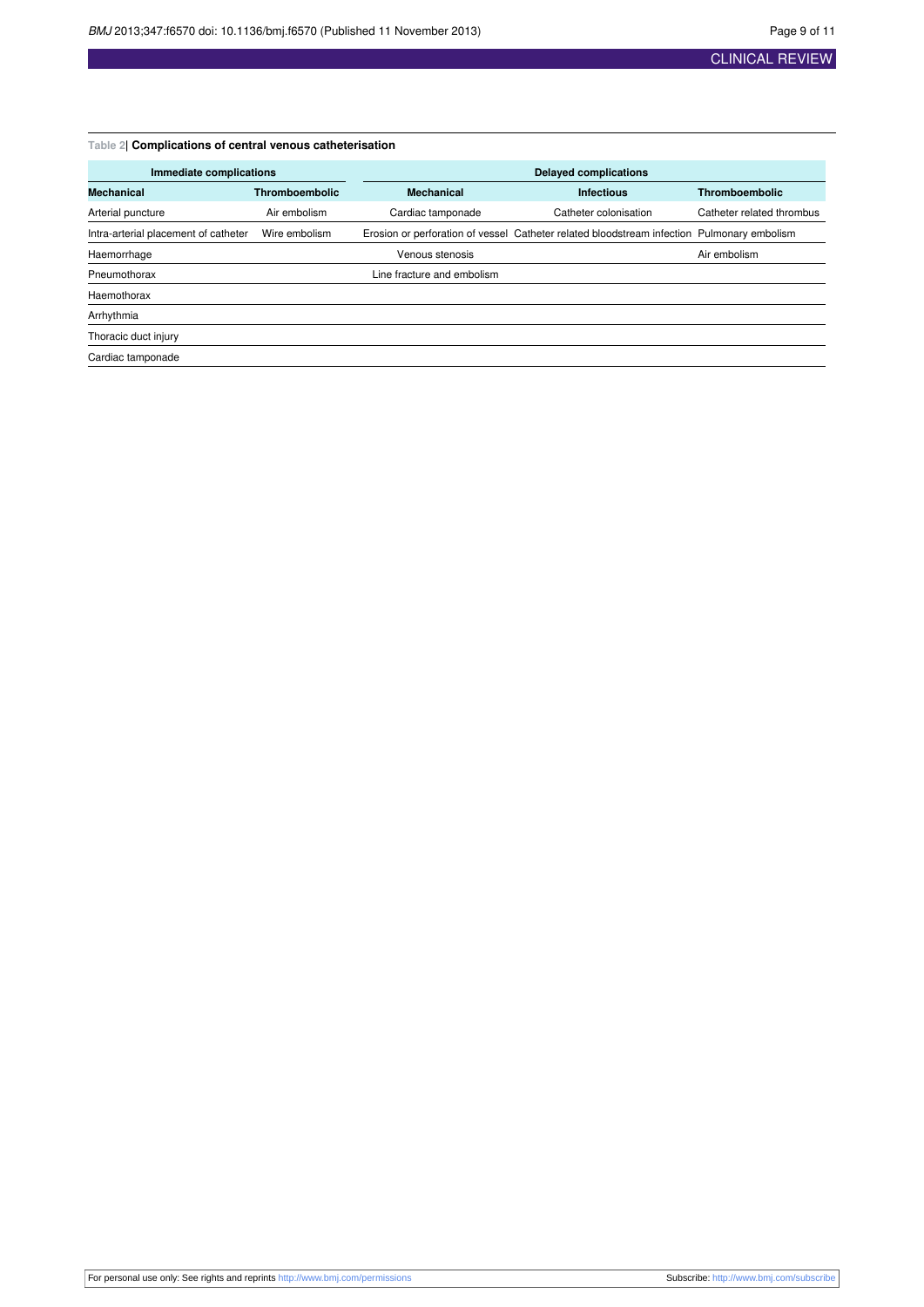## **Figures**

<span id="page-9-0"></span>

**Fig 1** (A) Tunnelled central venous catheter (Hickman line); (B) multi-lumen line in right internal jugular vein secured with sutures and a dressing applied; (C) peripherally inserted central catheter